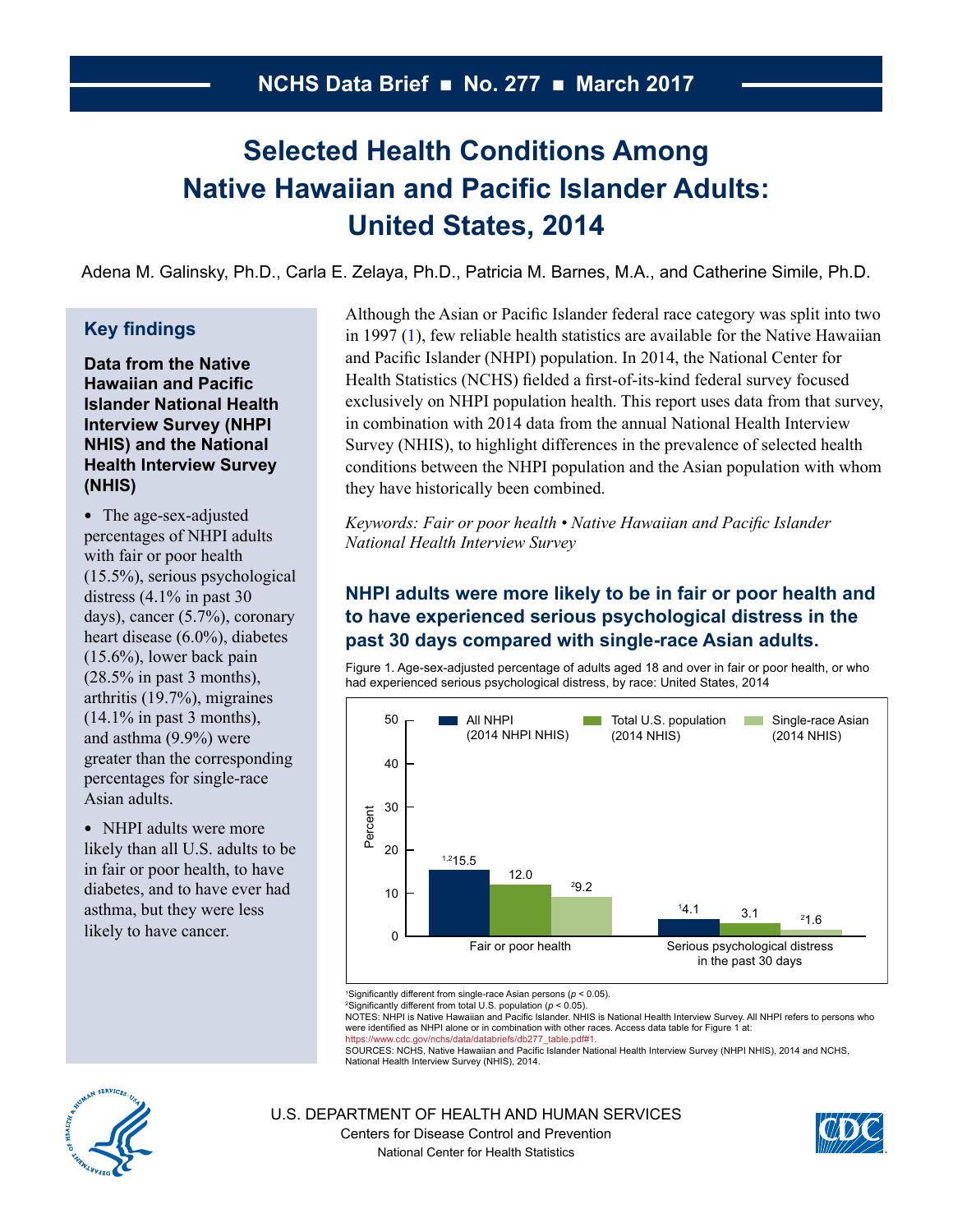- The percentage of NHPI adults who were in fair or poor health was 15.5%, which was higher than the percentage among single-race Asian adults (9.2%) and all U.S. adults (12.0%) [\(Figure 1\)](#page-0-0).
- The percentage of all NHPI adults (4.1%) who had experienced serious psychological distress in the past 30 days was higher than the percentage among single-race Asian adults (1.6%) and higher than, but not significantly different from, the percentage of all U.S. adults  $(3.1\%)$ .

## **Compared with single-race Asian adults, NHPI adults were more likely to have each of the three leading causes of death analyzed.**

- A higher percentage of all NHPI adults (5.7%) had cancer compared with single-race Asian adults (3.2%), while the percentage for NHPI adults was lower than that for all U.S. adults (7.8%) (Figure 2).
- $\bullet$  A higher percentage of all NHPI adults (6.0%) had coronary heart disease compared with single-race Asian adults (3.2%); the percentage of all NHPI adults was higher than, but not significantly different from, the percentage of all U.S. adults (5.4%).
- A higher percentage of all NHPI adults (15.6%) had diabetes compared with single-race Asian adults (8.0%) and all U.S. adults (8.7%).

Figure 2. Age-sex-adjusted percentage of adults aged 18 and over with cancer, coronary heart disease, or diabetes, by race: United States, 2014



<sup>1</sup>Significantly different from single-race Asian persons ( $p < 0.05$ ). <sup>2</sup>Significantly different from total U.S. population ( $p < 0.05$ ).

NOTES: NHPI is Native Hawaiian and Pacific Islander. NHIS is National Health Interview Survey. All NHPI refers to persons who were identified as NHPI alone or in combination with other races. Access data table for Figure 2 at: https://www.cdc.gov/nchs/data/databriefs/db277\_table.pdf#2

SOURCES: NCHS, Native Hawaiian and Pacific Islander National Health Interview Survey (NHPI NHIS), 2014 and NCHS, National Health Interview Survey (NHIS), 2014.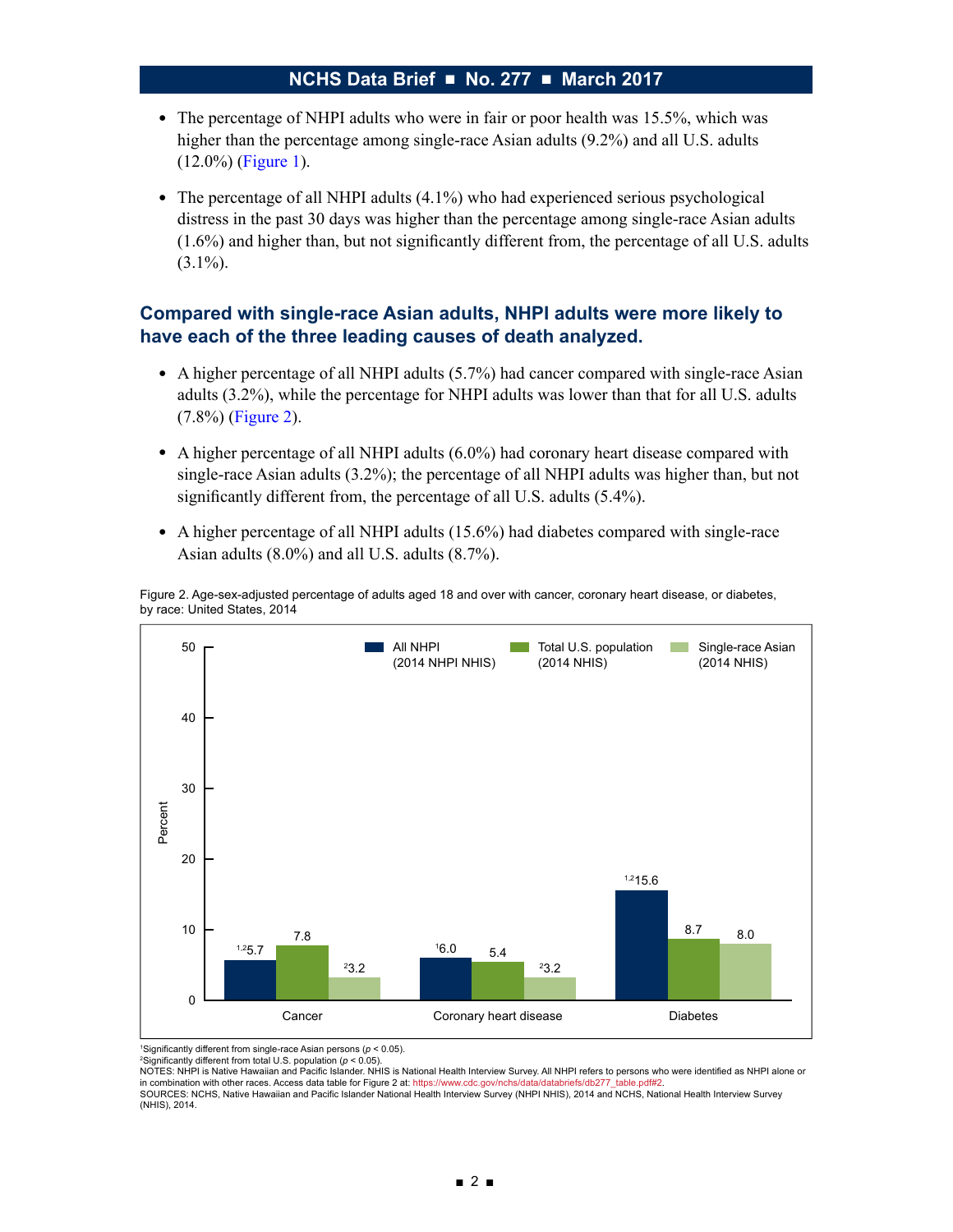## **NHPI adults were more likely than single-race Asian adults to have lower back pain, arthritis, and severe headaches.**

- A higher percentage of all NHPI adults (28.5%) had lower back pain in the past 3 months compared with single-race Asian adults (17.2%) (Figure 3).
- A higher percentage of all NHPI adults (19.7%) had arthritis compared with single-race Asian adults (11.4%); the percentage of all NHPI adults was lower than, but not significantly different from, the percentage of all U.S. adults (21.1%).
- A higher percentage of all NHPI adults (14.1%) had migraines or severe headaches in the past 3 months compared with single-race Asian adults (9.9%); the percentage of all NHPI adults was lower than, but not significantly different from, the percentage of all U.S. adults  $(15.1\%)$ .





<sup>1</sup>Significantly different from single-race Asian persons ( $p < 0.05$ ).

 $2$ Significantly different from total U.S. population ( $p < 0.05$ ).

NOTES: NHPI is Native Hawaiian and Pacific Islander. NHIS is National Health Interview Survey. All NHPI refers to persons who were identified as NHPI alone or in combination with other races. Access data table for Figure 3 at: https://www.cdc.gov/nchs/data/databriefs/db277\_table.pdf#3. SOURCES: NCHS, Native Hawaiian and Pacific Islander National Health Interview Survey (NHPI NHIS), 2014 and NCHS, National Health Interview Survey

(NHIS), 2014.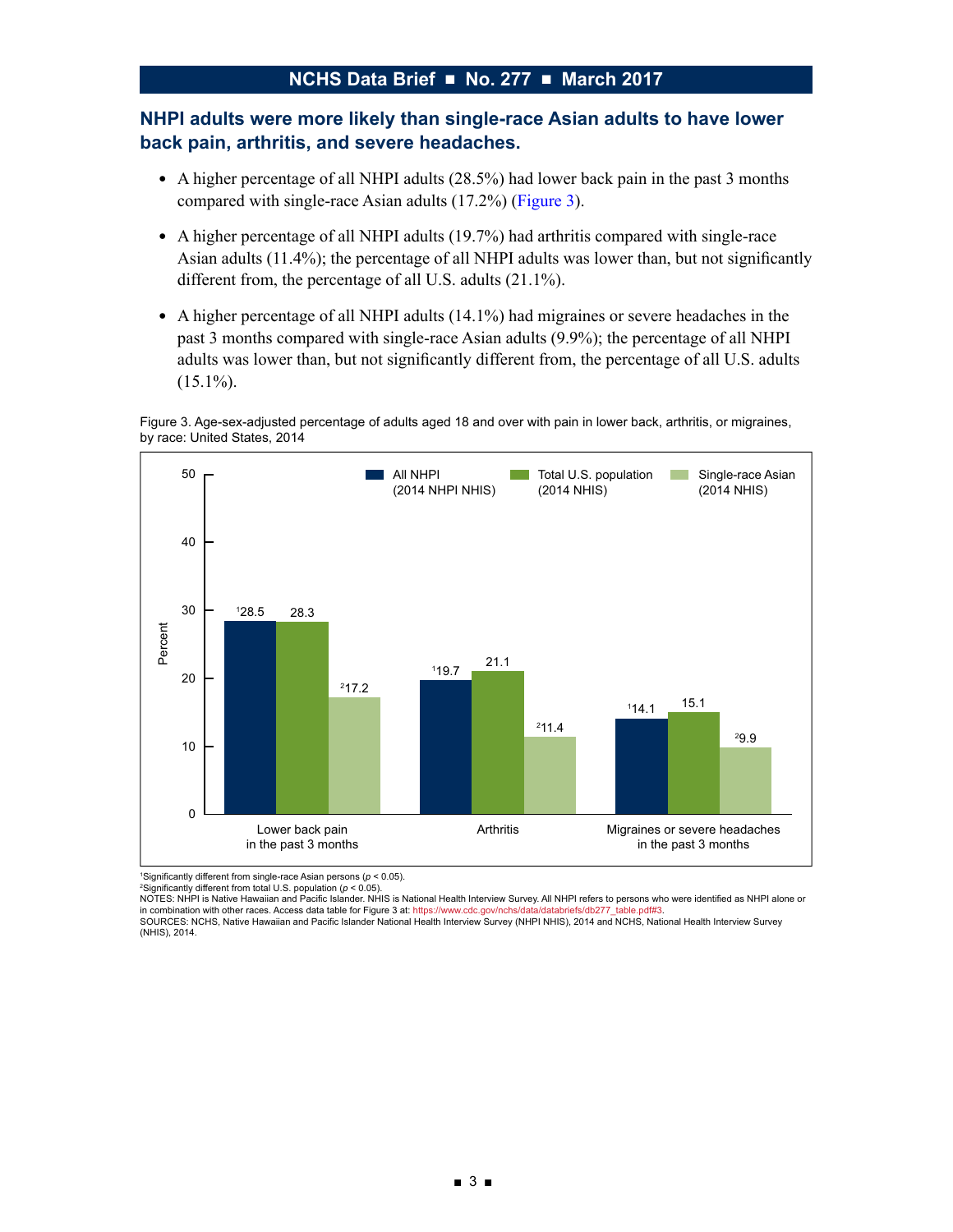## **NHPI adults were more likely than single-race Asian adults to have ever been diagnosed with and still have asthma.**

- A higher percentage of all NHPI adults (19.2%) had ever been diagnosed with asthma compared with both single-race Asian adults (9.2%) and all U.S. adults (12.8%) (Figure 4).
- A higher percentage of all NHPI adults (9.9%) still had asthma compared with both singlerace Asian adults (4.8%) and all U.S. adults (7.4%).

Figure 4. Age-sex-adjusted percentage of adults aged 18 and over who ever had asthma or still have asthma, by race:<br>United States, 2014



<sup>1</sup>Significantly different from single-race Asian persons ( $p < 0.05$ ).

 $2$ Significantly different from total U.S. population ( $p < 0.05$ ).

NOTES: NHPI is Native Hawaiian and Pacific Islander. NHIS is National Health Interview Survey. All NHPI refers to persons who were identified as NHPI alone or in combination with other races. Access data table for Figure 4 at: https://www.cdc.gov/nchs/data/databriefs/db277\_table.pdf#4.<br>SOURCES: NCHS, Native Hawaiian and Pacific Islander National Health Interview Survey (NHPI NHI (NHIS), 2014.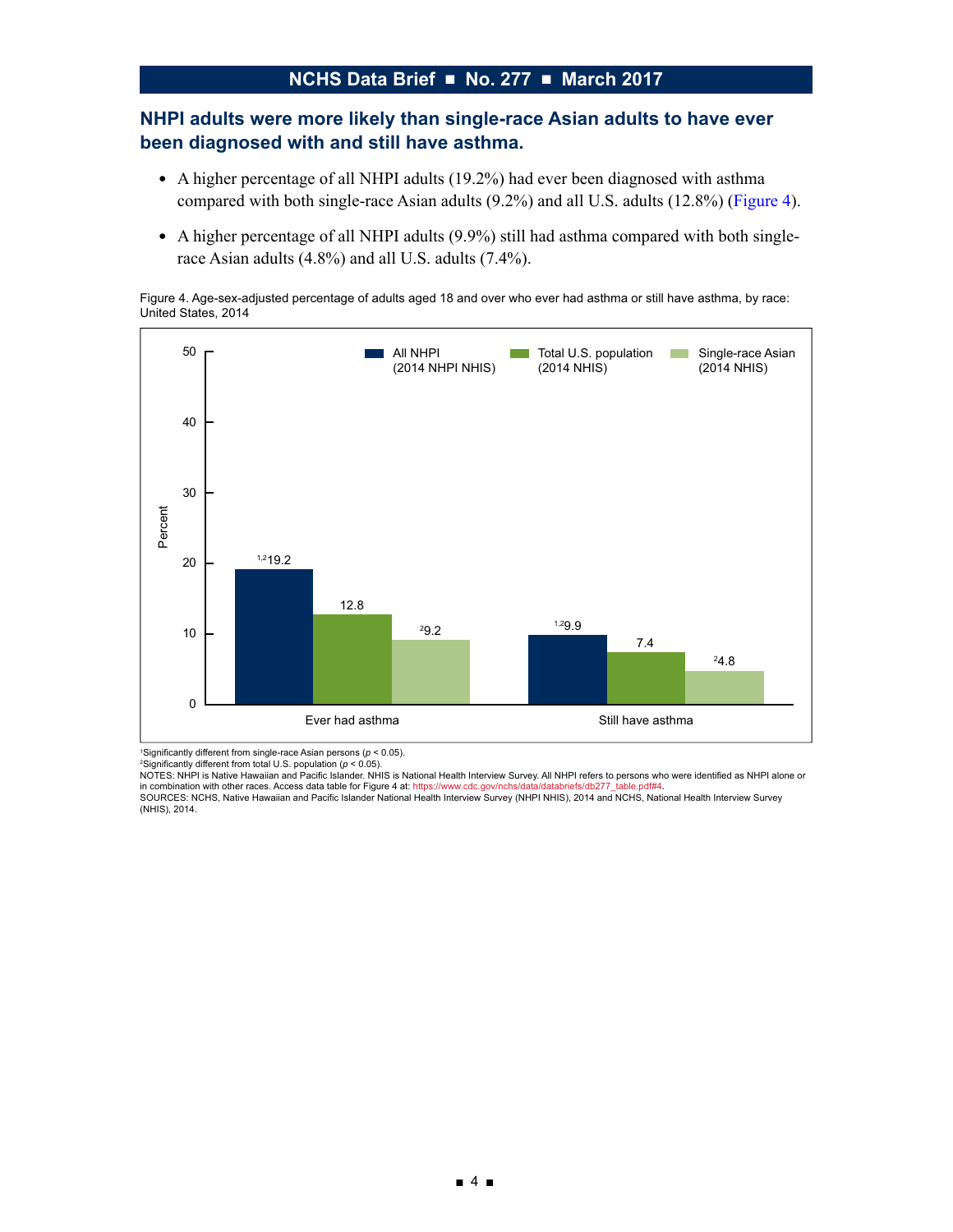### **Summary**

In 2014, NHPI adults reported a consistent pattern of poorer health compared with single-race Asian adults for all ten measures in this report.

NHPI adults were also more likely than all U.S. adults to be in fair or poor health, to have diabetes, and to have ever had asthma, but they were less likely to have cancer. NHPI adults did not differ significantly from all U.S. adults in their likelihood of having each of the three painrelated conditions analyzed (lower back pain, arthritis, and migraines), serious psychological distress, and coronary heart disease.

Historically, few reliable health statistics have been available for the NHPI population because they constitute only about 0.4% of the total U.S. population [\(2\)](#page-6-0). Thus, this type of analysis has generally not been possible, either because NHPI and Asian data were aggregated to produce Asian or Pacific Islander statistics, or relatedly, because survey sample sizes for NHPI were too small to calculate reliable estimates. Using the relatively large NHPI sample from the 2014 NHPI NHIS, it is possible to calculate reliable NHPI estimates with smaller variance and thereby discern differences between the NHPI population and other racial groups. These results highlight some of the important differences between the NHPI and Asian populations that are obscured when the two groups are combined.

# **Definitions**

Arthritis: Respondents were asked if they had ever been told by a doctor or other health professional that they had some form of arthritis, rheumatoid arthritis, gout, lupus, or fibromyalgia. Those who answered "yes" were classified as having arthritis.

Cancer: Respondents were asked if they had ever been told by a doctor or other health professional that they had a cancer or malignancy of any kind.

Coronary heart disease: In separate questions, respondents were asked if they had ever been told by a doctor or other health professional that they had coronary heart disease, angina (or angina pectoris), or heart attack (or myocardial infarction). Prevalence of coronary heart disease includes coronary heart disease, angina, and heart attack.

Diabetes: Respondents were asked if they had ever been told by a doctor or other health professional that they had diabetes (or sugar diabetes; female respondents were instructed to exclude pregnancy-related diabetes). Responses from persons who said they had borderline diabetes were treated as unknown with respect to diabetes.

Ever and current asthma: Respondents were asked, "Has a doctor or other health professional ever told you that you had asthma?" and "Do you still have asthma?"

General health status: Respondents were asked to assess their own health and that of family members living in the same household as excellent, very good, good, fair, or poor.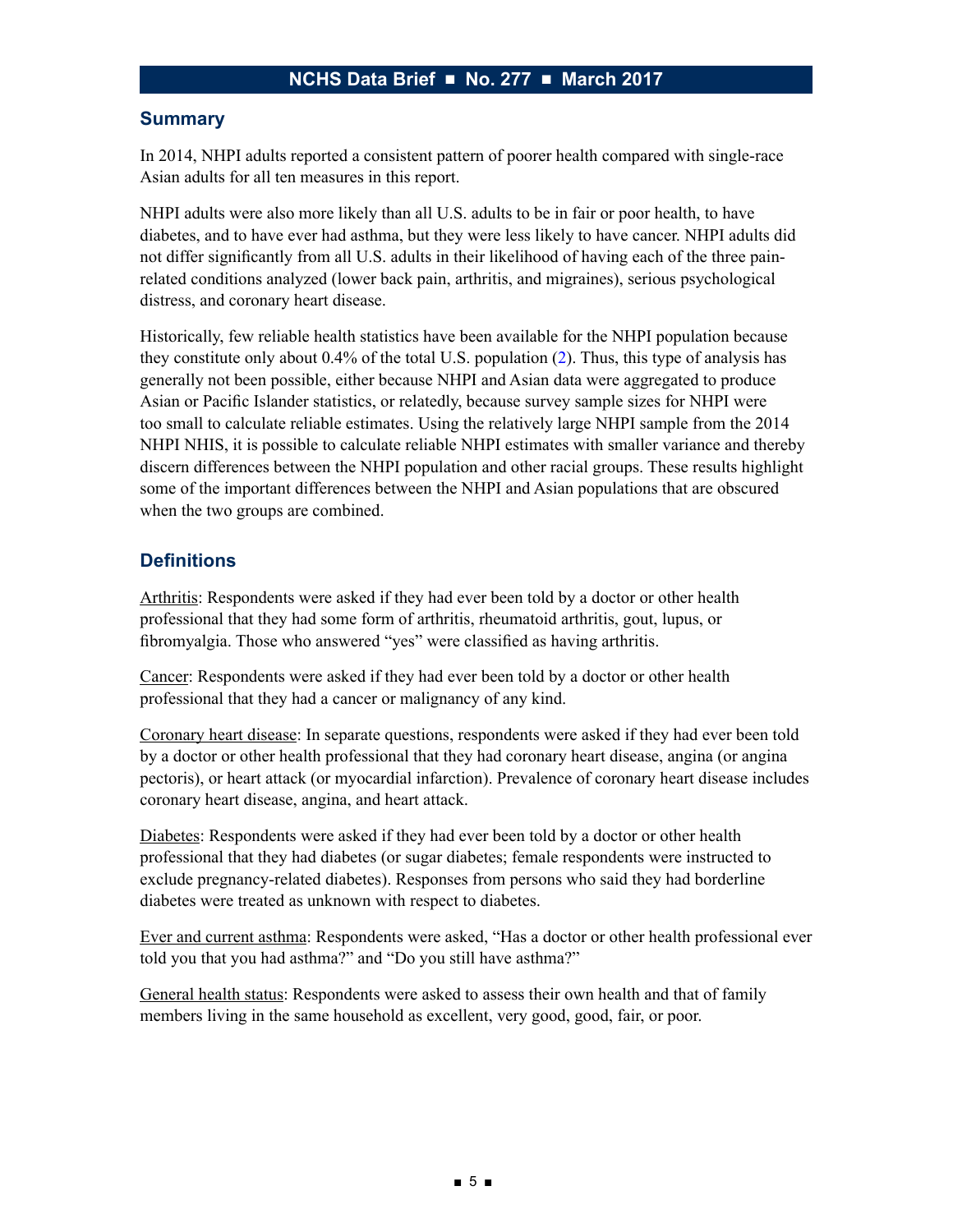Lower back pain and migraines or severe headaches: In separate questions, respondents were asked, "During the past 3 months, did you have low back pain?" and "During the past 3 months, did you have a severe headache or migraine?" For both questions, respondents were instructed to report pain that had lasted 1 whole day or more, and conversely, not to report fleeting or minor aches or pains.

Serious psychological distress: Based on responses from six survey questions about how often a respondent felt sad, nervous, restless, hopeless, everything was an effort, and worthless during the past 30 days. The response codes (0–4) for each of the six items are summed to yield a scale with a 0–24 range. A value of 13 or more for this scale was used to define serious psychological distress  $(3)$ .

### **Data sources and methods**

Data from the 2014 NHPI NHIS and the 2014 NHIS were used for this analysis. All estimates for the NHPI population were calculated using 2014 NHPI NHIS data. All estimates for the total U.S. population and single-race Asian population were calculated using 2014 NHIS data.

NHIS data are collected continuously throughout the year for NCHS by interviewers from the U.S. Census Bureau. NHIS collects information about the health and health care of the civilian noninstitutionalized U.S. population. NHPI NHIS data were collected between February and November of 2014 by experienced NHIS interviewers. For both surveys, interviews were conducted in respondents' homes, with telephone follow-up to complete interviews when needed [\(4,5\)](#page-6-0). Following questions about the household and family, one adult aged 18 or over was randomly selected from each family for a detailed interview. All sample adults in NHPI NHIS are single- or multiple-race NHPI. Analyses in this report are based on data from 2,590 NHPI sample adults from NHPI NHIS and 36,697 sample adults from 2014 NHIS.

Both surveys were designed to yield a nationally representative sample, and this analysis used the appropriate weights to produce national estimates. Point estimates and estimates of corresponding variance accounted for the complex sampling designs of NHIS and NHPI NHIS. Compared with single-race Asian adults, NHPI adults were more likely to be younger and male. To control for differences in age and sex distributions within race groups and the effect of age and sex on the health characteristics studied, estimates were age-sex-adjusted using the projected 2000 U.S. population from the U.S. Census Bureau as the standard population and using age groups 18–24, 25–34, 35–44, 45–64, and 65 and over. Differences between percentages were evaluated using two-sided significance tests at the 0.05 level. The estimated standard error of the difference between all NHPI and total U.S. estimates did not account for nonindependence.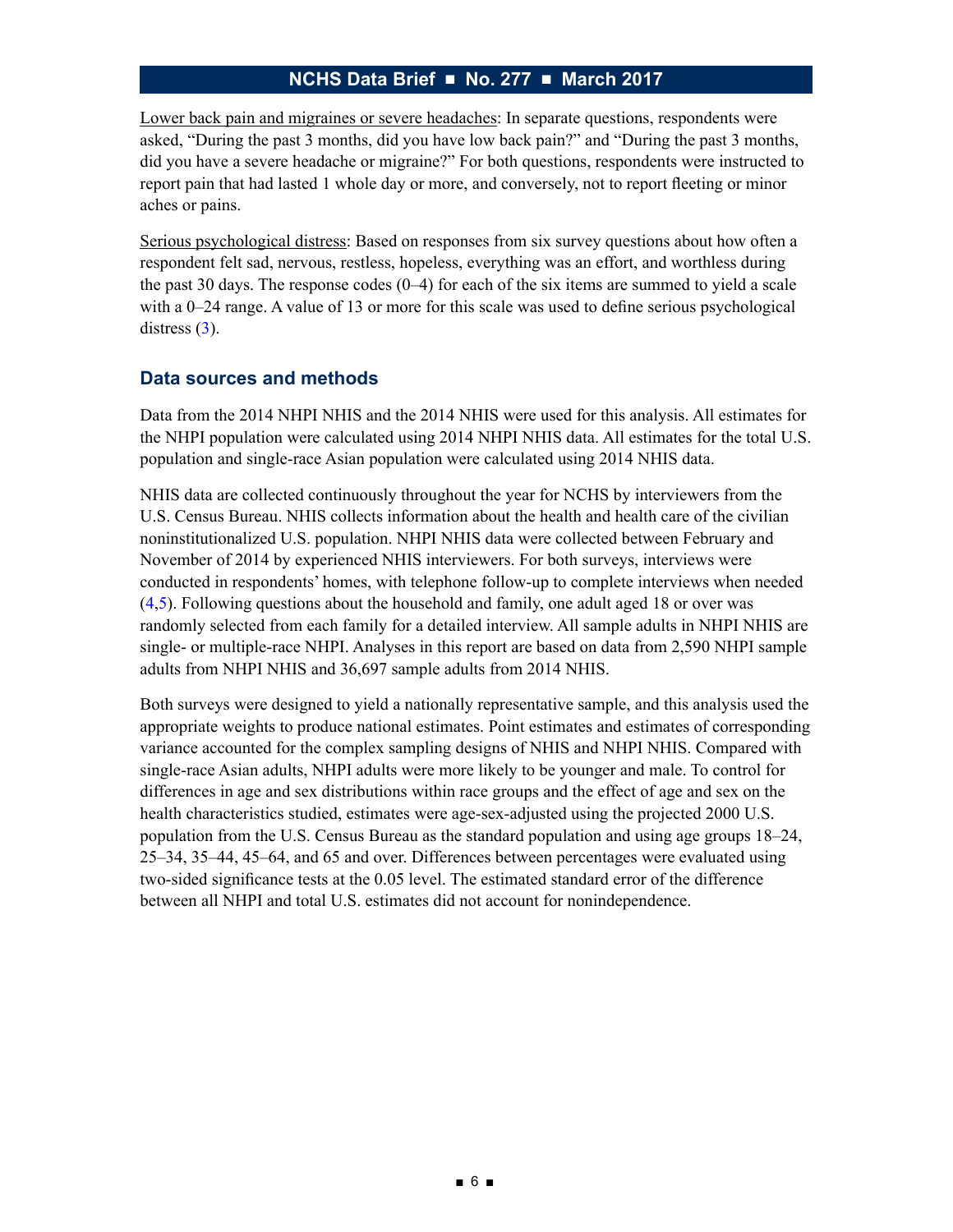#### <span id="page-6-0"></span>**About the authors**

Adena M. Galinsky, Carla E. Zelaya, and Catherine Simile are with the National Center for Health Statistics (NCHS), Division of Health Interview Statistics. Patricia M. Barnes is with NCHS, Division of Research Methodology.

#### **References**

1. Office of Management and Budget. Revisions to the standards for the classification of federal data on race and ethnicity. Fed Regist 62(210):58782–90. 1997. Available from: [https://www.gpo.](https://www.gpo.gov/fdsys/pkg/FR-1997-10-30/pdf/97-28653.pdf) [gov/fdsys/pkg/FR-1997-10-30/pdf/97-28653.pdf](https://www.gpo.gov/fdsys/pkg/FR-1997-10-30/pdf/97-28653.pdf).

2. Hixson L, Hepler BB, Kim MO. The Native Hawaiian and Other Pacific Islander population: 2010. 2010 Census briefs. 2012. Available from: [http://www.census.gov/prod/cen2010/briefs/](http://www.census.gov/prod/cen2010/briefs/c2010br-12.pdf) [c2010br-12.pdf.](http://www.census.gov/prod/cen2010/briefs/c2010br-12.pdf)

3. Kessler RC, Barker PR, Colpe LJ, Epstein JF, Gfroerer JC, Hiripi E, et al. Screening for serious mental illness in the general population. Arch Gen Psychiatry 60(2):184–9. 2003.

4. National Center for Health Statistics. Survey description, Native Hawaiian and Pacific Islander National Health Interview Survey, 2014. 2017.

5. National Center for Health Statistics. Survey description, National Health Interview Survey, 2014. 2015.